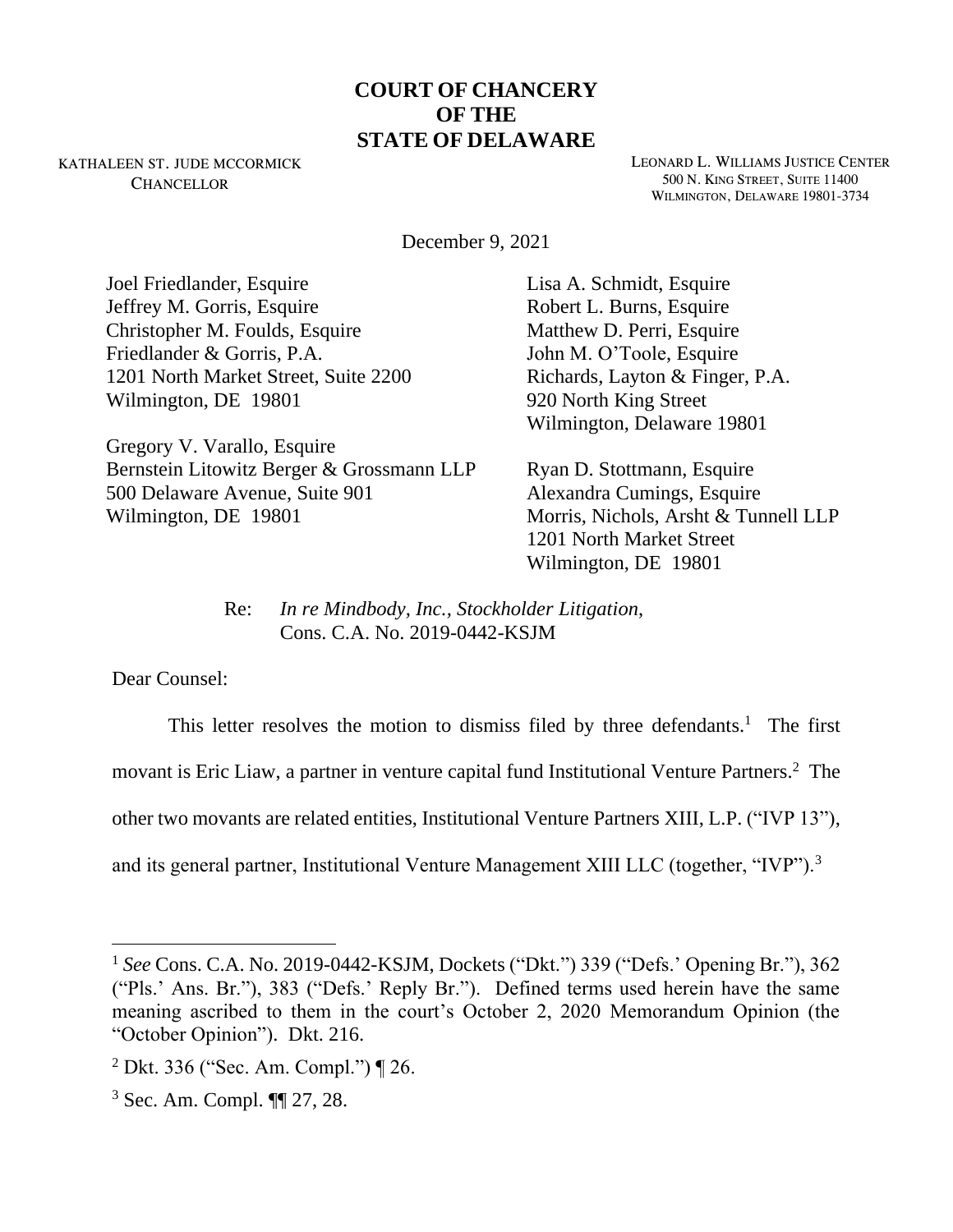Cons. C.A. No. 2019-0442-KSJM December 9, 2021 Page 2 of 12

Liaw's journey in this case has been circuitous. When named originally as a defendant, Liaw moved for dismissal.<sup>4</sup> The plaintiffs argued in response that Liaw was conflicted because IVP was seeking to exit its Mindbody investment and that Liaw formed an alliance with Stollmeyer to bring about a near-term sale.<sup>5</sup> In the October Opinion, I granted Liaw's motion.<sup>6</sup> While making the plaintiff-friendly assumption that Liaw suffered from a disabling conflict of interest, I held nevertheless that the plaintiffs had not alleged facts connecting Liaw to any of the alleged process deficiencies.<sup>7</sup>

In a footnote in the October Opinion, I observed that dismissal of Liaw was an interlocutory order that could be reconsidered if discovery provided a compelling reason to do so. $8<sup>8</sup>$ 

6 *Id.*

7 *Id.* at \*34.

 $<sup>4</sup>$  Dkt. 7.</sup>

<sup>5</sup> *In re Mindbody, Inc., S'holders Litig.*, 2020 WL 5870084, at \*33–34 (Del. Ch. Oct. 2, 2020).

<sup>&</sup>lt;sup>8</sup> *Id.* at \*34 n.309. Admittedly, revisiting a pleading-stage dismissal can result in inefficiencies, but a court need not ignore evidence that discovery reveals and which was unavailable to a plaintiff at the pleading stage. There is a strong public policy that dictates that courts resolve cases on their merits. *See, e.g.*, *Keener v. Isken*, 58 A.3d 407, 409 (Del. 2013) (observing that Delaware has a strong policy in favor of deciding cases on the merits); *Christian v. Counseling Res. Assocs., Inc.*, 60 A.3d 1083, 1085 (Del. 2013) (same); *Dishmon v. Fucci*, 32 A.3d 338, 346 (Del. 2011) (same); *Beckett v. Beebe Med. Ctr., Inc.,* 897 A.2d 753, 757–58 (Del. 2006) (same); *Apartment Cmtys. Corp. v. Martinelli*, 859 A.2d 67, 69 (Del. 2004) (same); *Battaglia v. Wilm. Sav. Fund Soc.*, 379 A.2d 1132, 1135 (Del. 1977) (same). This court's willingness to revisit pleading-stage dismissals when discovery unearths new and compelling information is consistent with that policy. The strictures of the law-of-the-case doctrine, as well as practical considerations taken into account by the trial court, mitigate any prejudice arising from this practice.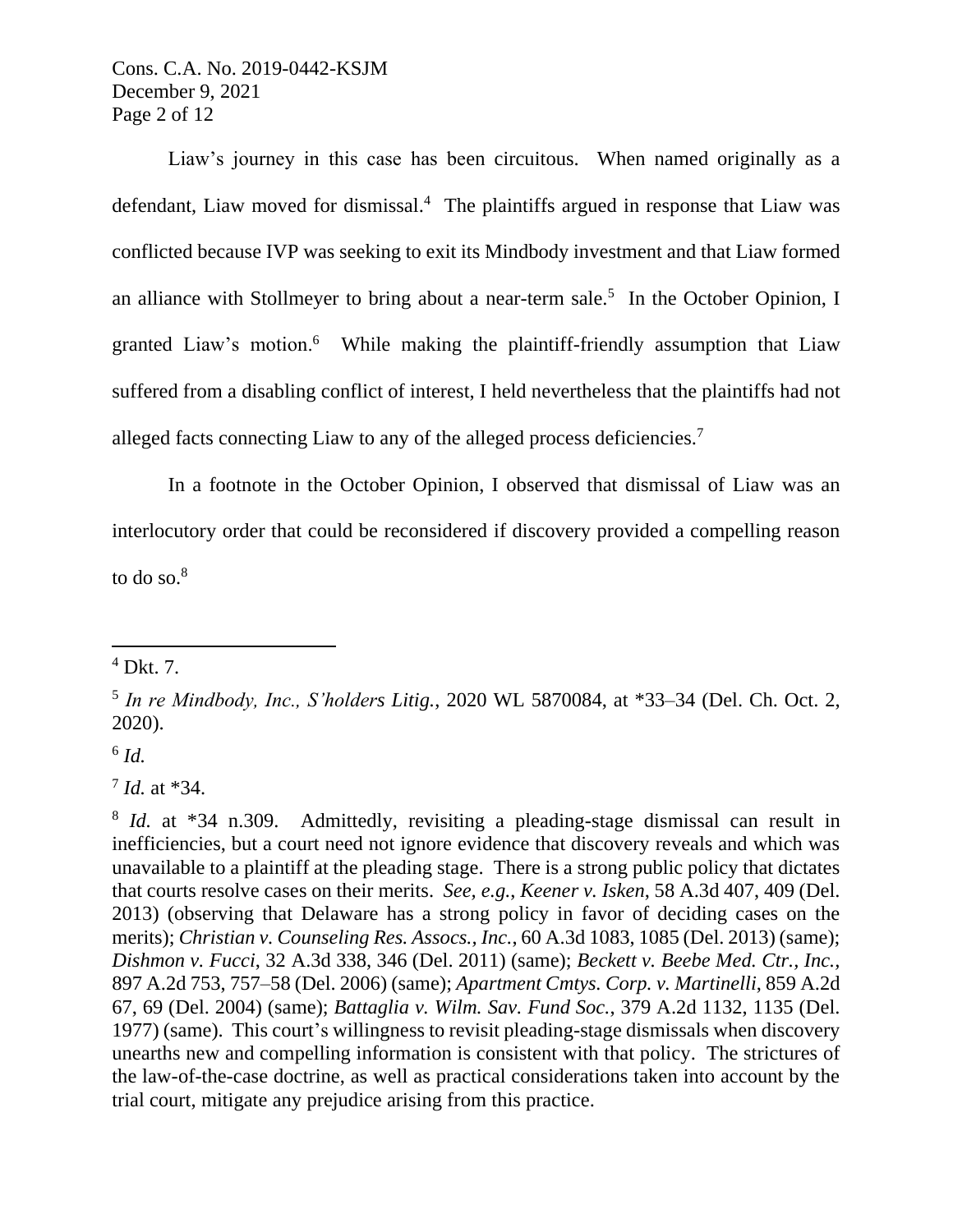Cons. C.A. No. 2019-0442-KSJM December 9, 2021 Page 3 of 12

Discovery strengthened the plaintiffs' claims against Liaw and gave rise to claims against IVP, and the plaintiffs moved for leave to file a Second Amended Complaint to assert claims against them.<sup>9</sup> I granted the motion for leave to amend and made the following observation about the discovery—text messages and deposition testimony relied on in the Second Amended Complaint:

> On their face, [the text messages] . . . support Plaintiffs' theory that Liaw formed an alliance with Stollmeyer to bring about a near-term sale within IVP's desired timeframe. The texts and deposition testimony provide support for the contention that Liaw worked to lower the Company's guidance to boost Q4 numbers in preparation [for] a quick private equity sale and communicated with Stollmeyer in the process.<sup>10</sup>

After I granted the plaintiffs' motion to amend, Liaw and IVP moved to dismiss the

Second Amended Complaint pursuant to Rule  $12(b)(6)$ .<sup>11</sup> "[T]he governing pleading standard in Delaware to survive a motion to dismiss is reasonable 'conceivability."<sup>12</sup> When considering such a motion, the court must "accept all well-pleaded factual allegations in the [c]omplaint as true . . . , draw all reasonable inferences in favor of the plaintiff, and deny the motion unless the plaintiff could not recover under any reasonably conceivable set of circumstances susceptible of proof."<sup>13</sup> The court, however, need not

<sup>9</sup> *In re Mindbody, Inc., S'holders Litig.*, 2021 WL 3126762, at \*1 (Del. Ch. July 23, 2021).  $10$  *Id.* at  $*3$ .

 $11$  Dkt. 338.

<sup>12</sup> *Cent. Mortg. Co. v. Morgan Stanley Mortg. Cap. Hldgs. LLC*, 27 A.3d 531, 537 (Del. 2011).

<sup>13</sup> *Id.* at 536 (citing *Savor, Inc. v. FMR Corp.*, 812 A.2d 894, 896–97 (Del. 2002)).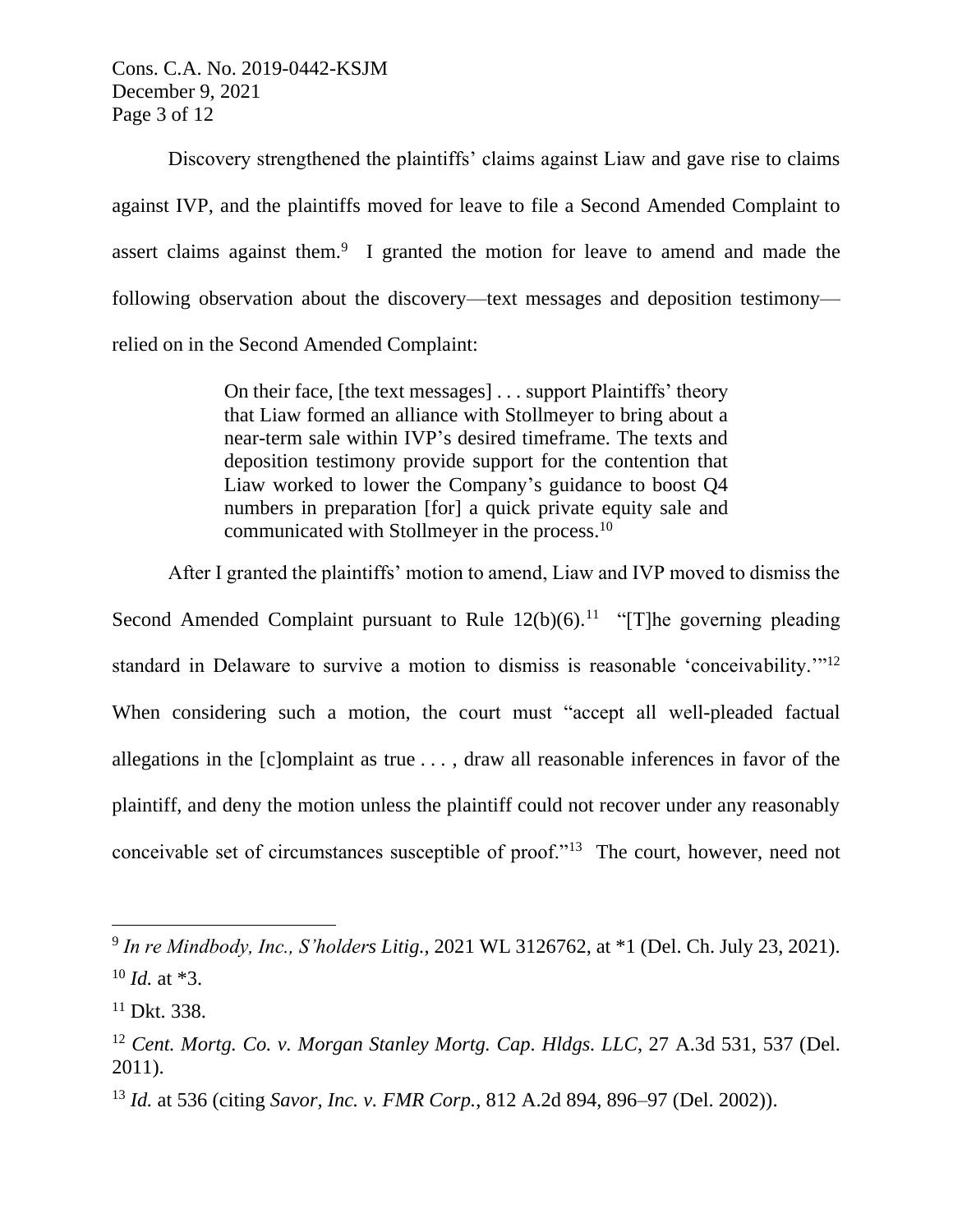"accept conclusory allegations unsupported by specific facts or . . . draw unreasonable inferences in favor of the non-moving party."<sup>14</sup>

Liaw relies on the exculpatory provision in Mindbody's charter as a basis for dismissal. Under *Cornerstone,* a plaintiff seeking to assert a claim against a director protected by an exculpatory provision must plead "facts supporting a rational inference that the director harbored self-interest adverse to the stockholders' interests . . . or acted in bad faith."<sup>15</sup> A plaintiff can satisfy this burden by "alleg[ing] facts that support a reasonable inference of a divergent interest, regardless of the source, that rises to the level of a disabling conflict."<sup>16</sup> "Delaware law recognizes that liquidity is one benefit that may lead directors to breach their fiduciary duties if a desire to gain liquidity caused them to manipulate the sales process and subordinate the best interests of the corporation and the stockholders as a whole."<sup>17</sup>

The Second Amended Complaint alleges facts from which it is reasonable to infer that Liaw both had interests that diverged from the stockholders and was neck-deep in the

<sup>14</sup> *Price v. E.I. DuPont de Nemours & Co.*, 26 A.3d 162, 166 (Del. 2011) (citing *Clinton v. Enter. Rent-A-Car Co.*, 977 A.2d 892, 895 (Del. 2009)), *overruled on other grounds by Ramsey v. Ga. S. Univ. Advanced Dev. Ctr.*, 189 A.3d 1255, 1277 (Del. 2018).

<sup>15</sup> *In re Cornerstone Therapeutics S'holder Litig.*, 115 A.3d 1173, 1179–80 (Del. 2015).

<sup>16</sup> *Firefighters' Pension Sys. of City of Kan. City, Mo. Tr. v. Presidio*, 251 A.3d 212, 256 (Del. Ch. 2021); *see also Mindbody*, 2020 WL 5870084, at \*16 ("At the pleading stage, the question is whether it is reasonably conceivable that the fiduciary was subjectively affected by the conflict at issue.").

<sup>&</sup>lt;sup>17</sup> *Mindbody*, 2020 WL 5870084, at \*15 (cleaned up) (collecting cases).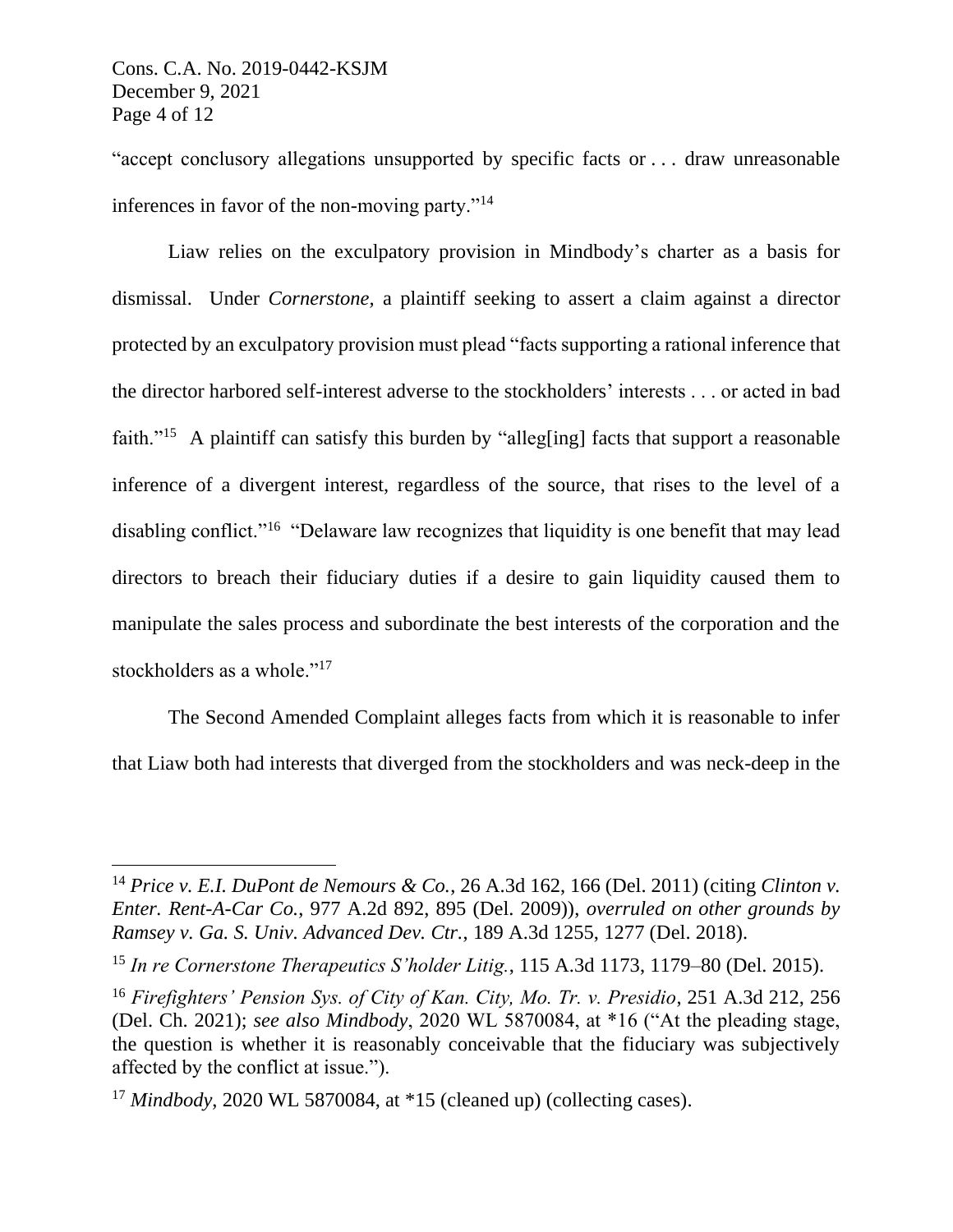Cons. C.A. No. 2019-0442-KSJM December 9, 2021 Page 5 of 12

process deficiencies identified in the October Opinion. The following facts are alleged in

or reasonably inferable from the Second Amended Complaint:

- In 2018, IVP decided to liquidate \$200 million of its IVP 13 fund by the end of the year.<sup>18</sup>
- To achieve the \$200 million goal, Liaw needed to liquidate at least a portion of IVP's position in Mindbody.<sup>19</sup>
- Selling a large block of Mindbody shares on the market could depress the trading price of Mindbody's public stock because of the Company's limited public float.<sup>20</sup>
- Taking action that would depress the trading price of Mindbody's public stock was an unattractive proposition for Mindbody's remaining stockholders, including IVP.<sup>21</sup>
- IVP therefore had an incentive to push for a sale of Mindbody as a whole instead of selling only a portion of its position.<sup>22</sup>

 $^{20}$  *Id.*  $\P$  56.

<sup>21</sup> *Id.*

<sup>22</sup> *Id.* ¶ 57.

<sup>18</sup> Sec. Am. Compl. ¶ 51 ("On March 9, 2018, Liaw wrote to Stollmeyer to advise him that IVP was 'contemplating a disposition . . . . Again, no decisions have been made but I just wanted to let you know that there was some of this swirling around in our firm.'"); *id.* ¶ 52 ("On August 13, 2018, the partners of IVP met and 'agreed to target at least \$200M in additional liquidity by year end' for IVP 13.").

<sup>19</sup> *See id.* ¶ 52 (alleging that at least \$160 million of the targeted amount of additional liquidity was slated to come from IVP's holdings in four particular public companies, which included Mindbody, that as of August 3, 2018, the total value of IVP 13's positions in those four companies was approximately \$244 million, that IVP 13 valued its position in Mindbody at approximately \$93 million, and that doing the math, it was obvious that IVP 13 would have to sell at least a portion of its Mindbody position in order to reach the \$200 million goal).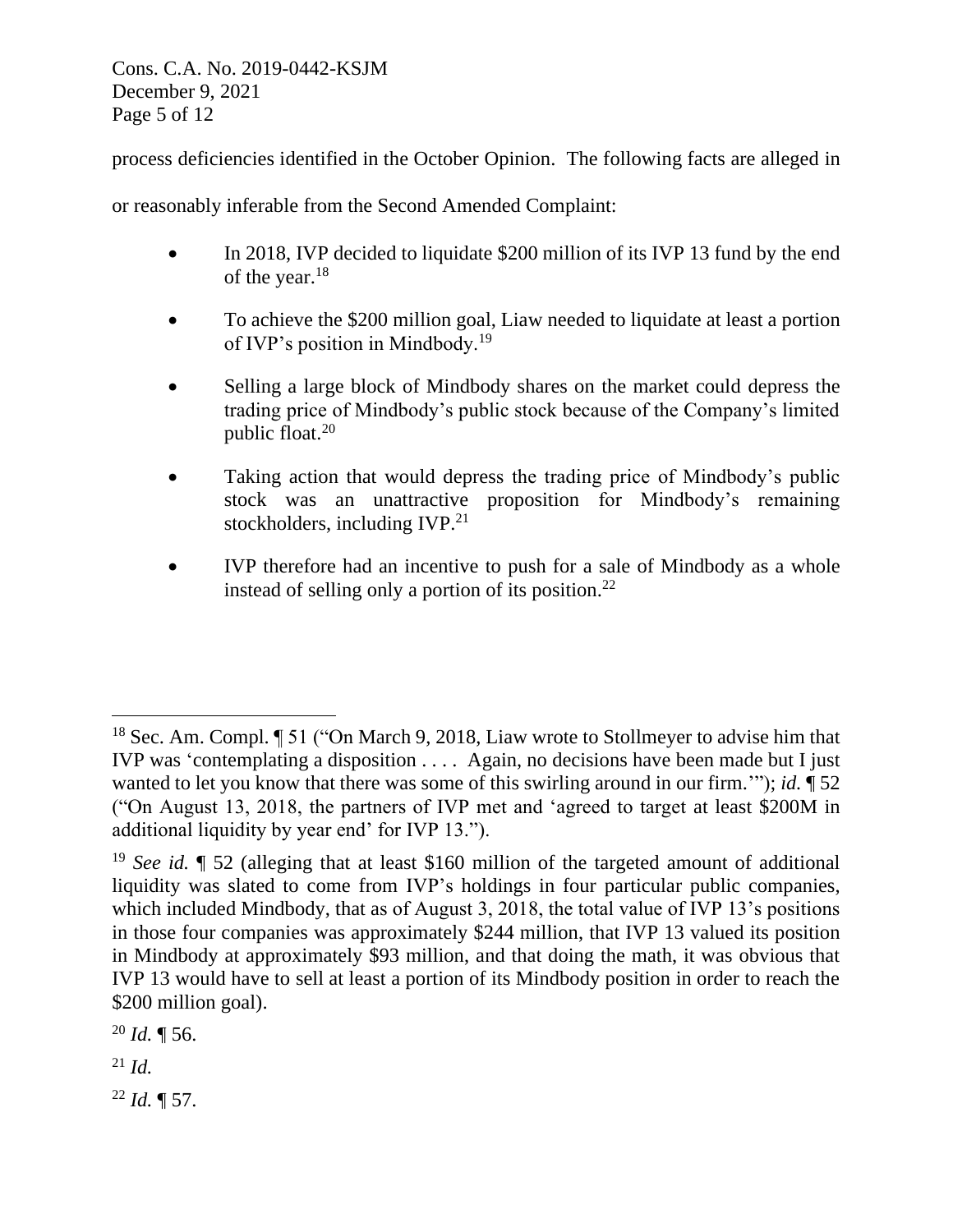Cons. C.A. No. 2019-0442-KSJM December 9, 2021 Page 6 of 12

- In August 2018, Stollmeyer told the lead independent board member that he was ready to cease being Mindbody's CEO.<sup>23</sup>
- Through a Qatalyst financial advisor, Jeff Chang, Stollmeyer was introduced to and became somewhat enamored with Vista.<sup>24</sup>
- On October 16, Vista expressed to Stollmeyer an interest in acquiring Mindbody.<sup>25</sup>
- On October 18, Stollmeyer spoke to Liaw and told him, among other things, about Vista's expression of interest.<sup>26</sup>
- Stollmeyer did not inform the Board of Vista's expression of interest until October 24.<sup>27</sup>
- In response to the expression of interest, on October 26, the Company discussed forming a Transaction Committee.<sup>28</sup>
- Before the Company formed the Transaction Committee, Stollmeyer and Liaw had decided that Liaw would chair the committee.<sup>29</sup>
- In a text message sent during the October 26 board meeting to another Mindbody director, Adam Miller, Liaw wrote that he was now willing to support a sale of Mindbody for approximately \$33.50 per share, a price he would not have supported previously.<sup>30</sup>
- The Board made Liaw chair of the Transaction Committee.<sup>31</sup>

- $^{27}$  *Id.* ¶ 85.
- <sup>28</sup> *Id.* ¶ 92.
- <sup>29</sup> *Id.* ¶ 93.
- <sup>30</sup> *Id.* ¶ 95.
- <sup>31</sup> *See id.* ¶ 26.

<sup>23</sup> *Id.* ¶ 63.

 $^{24}$  *Id.*  $\P\P$  65, 71–72.

<sup>25</sup> *Id.* ¶¶ 81–82; *see also Mindbody*, 2020 WL 5870084, at \*4.

<sup>26</sup> Sec. Am. Compl. ¶ 84.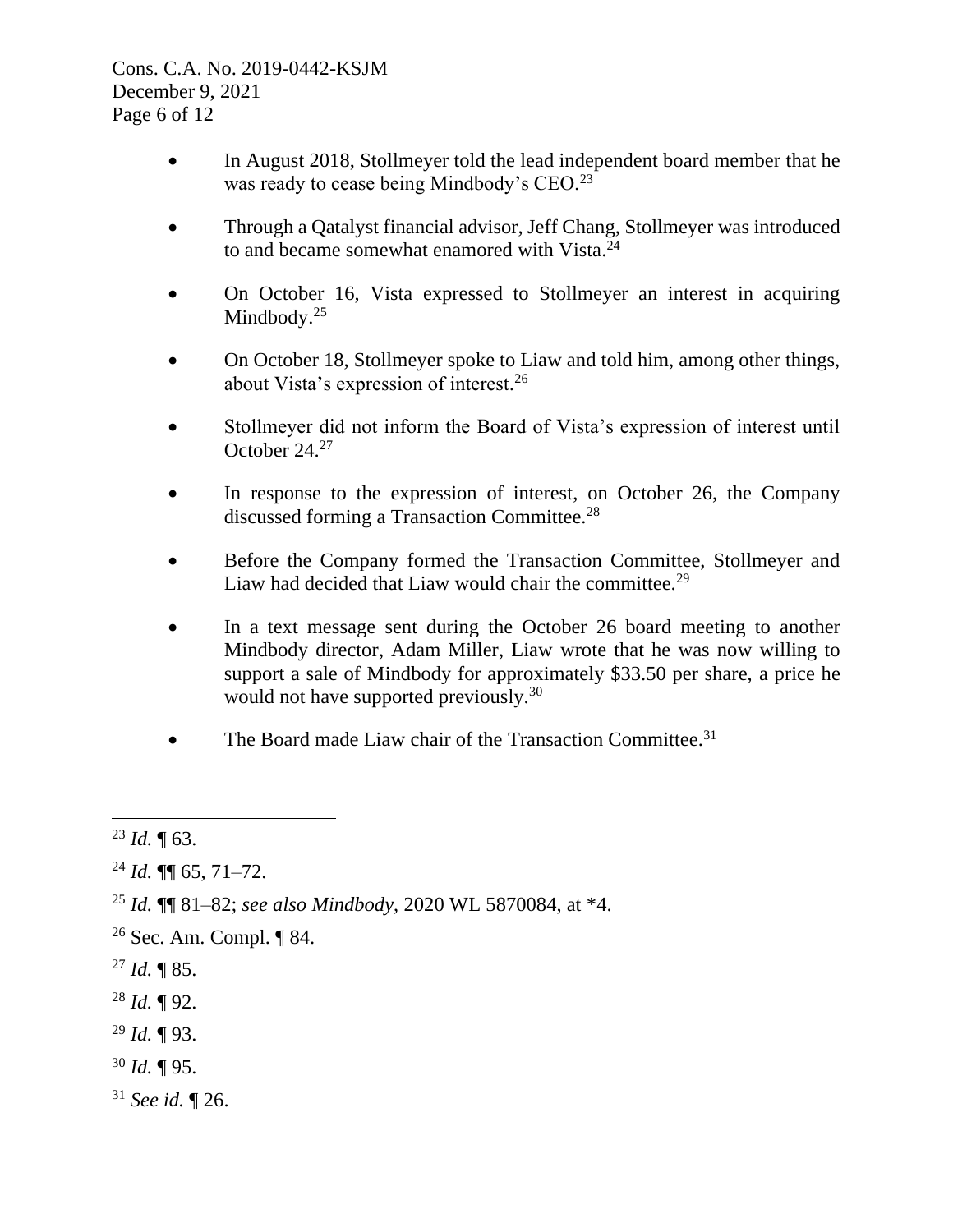- The Company's outside counsel advised that the Transaction Committee should be independent and free of any influence from members of management or other directors with conflicts.<sup>32</sup>
- Liaw permitted Stollmeyer to attend every meeting of the Transaction Committee although Stollmeyer was not on the committee.<sup>33</sup>
- The Transaction Committee interviewed two financial advisers: Centerview, which had a long-standing relationship with the Company, and Qatalyst, which had a relationship with Vista.<sup>34</sup>
- In his October 18 conversation with Liaw, Stollmeyer stated that he preferred Qatalyst over Centerview because Centerview thought the timing was wrong to explore a potential transaction. Liaw asked to be informed of subsequent discussions with other directors and Stollmeyer replied, "I appreciate your perspective and our alignment on the key elements."<sup>35</sup>
- On October 25, Chang texted a Oatalyst senior banker stating that he had spoken to Liaw and that Liaw and Stollmeyer would make the decision about which banker to hire. Chang also stated that he felt good about Qatalyst being selected.<sup>36</sup>
- Qatalyst's proposed fees were higher than Centerview's proposed fees.<sup>37</sup>
- In its pitchbook, Qatalyst touted its relationship with Vista and included significant detail about Vista, but not other bidders.<sup>38</sup>
- In its pitchbook, Qatalyst warned that Vista, "engages in significant background work, underwrites the purchase price, moves quickly in due diligence, and will provide a final proposal with a short expiration window

<sup>37</sup> Sec*.* Am. Compl. ¶ 108.

<sup>38</sup> *Id.* ¶ 107.

<sup>32</sup> *Id.* ¶ 99.

<sup>33</sup> *Id.* ¶ 96.

<sup>34</sup> *See id.* ¶¶ 96, 103, 106.

<sup>35</sup> *Id.* ¶ 84.

<sup>36</sup> *Id.* ¶ 89; Dkt. 311 Ex. 10 (Chang texting that "I've had a lot of convos w the lead investor at IVP [Liaw]. He [Liaw] and Rick [Stollmeyer] will make the decision. I feel good about where we are.").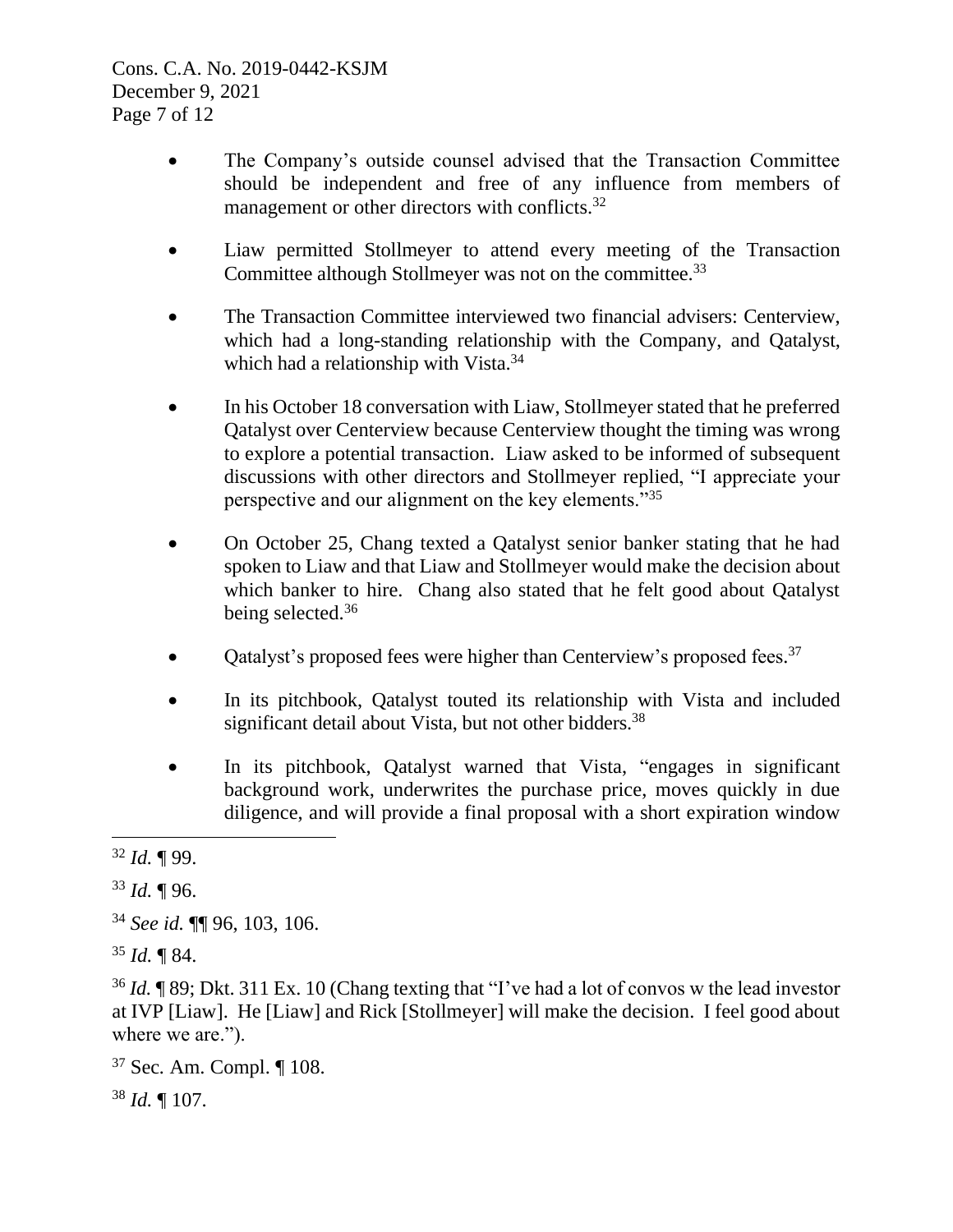in order to 'truncate processes and reduce the ability for other potential acquirers to be able to complete diligence and provide certainty at the finish line." $39$ 

- Liaw was heavily involved in the selection of a financial advisor. $40$
- During the October 26 meeting, Miller texted Liaw regarding deal likelihood, stating: "If we have Qatalyst, a deal can get done."<sup>41</sup>
- The Transaction Committee hired Oatalyst.<sup>42</sup>
- During the October 26 board meeting, Miller texted Liaw that "the PE guys will drag it out if they think we will miss numbers." Translated, Miller warned that if Mindbody seemed likely to miss Q4 guidance, then potential private equity buyers would drag out due diligence and bidding until February, when Mindbody's stock price would be expected to decline. By contrast, if Mindbody issued lower guidance for Q4, then potential private equity buyers would be less likely to drag out the process.<sup>43</sup>
- Liaw served on the Audit Committee. $44$
- On October 26, 2018, White provided the Audit Committee with a first pass at guidance providing a range of \$65–\$67 million, which was \$1 million less than Mindbody's head of financial planning and analysis had sent to White the prior evening. At that time, the O4 revenue forecast was  $$67.9$  million.<sup>45</sup>
- The head of financial planning and analysis advised, on November 2, 2018, that the Company's "flash report" did not support lowering the Q4 forecast
- <sup>39</sup> *Id.* ¶ 133. <sup>40</sup> *Id.* ¶ 109. <sup>41</sup> *Id*. ¶ 94.  $42$  *Id.*  $\text{\degree}$  109. <sup>43</sup> *Id.* ¶ 114. <sup>44</sup> *Id.* ¶ 113. <sup>45</sup> *Id.* ¶ 117.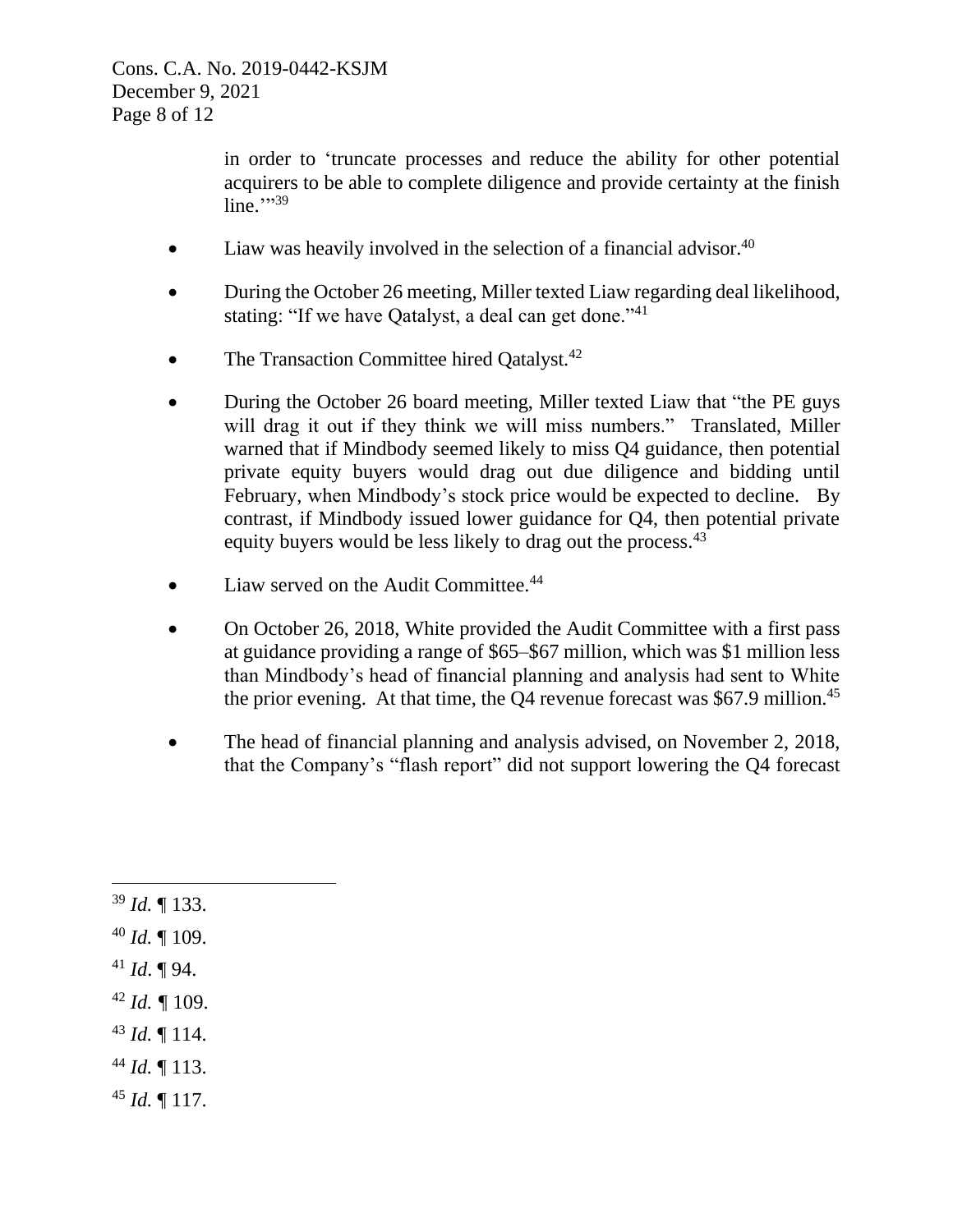Cons. C.A. No. 2019-0442-KSJM December 9, 2021 Page 9 of 12

> and indeed supported increasing the forecast by a few hundred thousand dollars. 46

• On the morning of November 5, 2018, Stollmeyer was sufficiently confident in the Q4 forecast that he wanted to provide guidance of \$67–\$69 million. Stollmeyer stated in an email to other members of management:

I've never played a game of lowered expectations. Not for myself, not for our team, not for our customers and certainly not for investors. This is how we got here. If I change my tune now, that would be inauthentic and disheartening. It would also sound weird to those who know me. $47$ 

- During the November 5 Audit Committee meeting, Stollmeyer and White provided the Audit Committee with a revised weight-adjusted forecast of \$68.05 million and a revised range for proposed guidance of \$66–\$68 million, for which "the mid point would give us \$1.1M in cushion."<sup>48</sup>
- Stollmeyer and Liaw spoke immediately after the Audit Committee meeting.<sup>49</sup>
- Stollmeyer then texted White that he was "adding a new second paragraph in my script noting our challenges." Stollmeyer deleted a portion of his script that noted Mindbody's substantial progress in various areas and replaced it with language consistent with the substantial lowering of guidance.<sup>50</sup>
- After the earnings call, every analyst but one downgraded or reduced its price target for Mindbody.<sup>51</sup>

 *Id.* ¶ 118. *Id.* ¶ 119. *Id.* ¶ 120. *Id.* ¶ 123. <sup>50</sup> *Id. Id.* ¶ 125.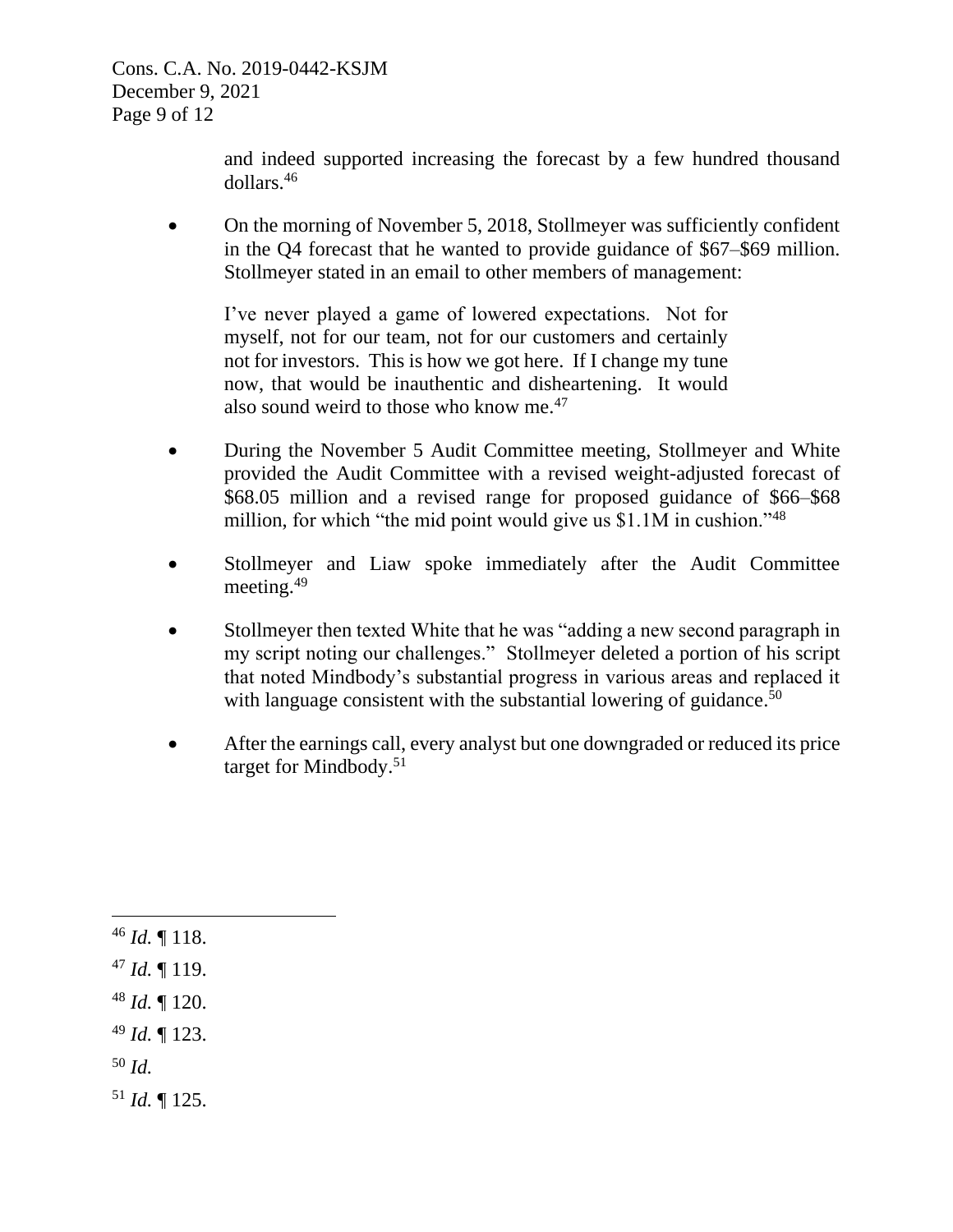- In a text to a director on November 14, Liaw wrote "If we are missing [guidance] they [potential bidders] will slow roll us. Hence good to guide down as far as we did. $52$
- Liaw advised his partners at IVP of the market's reaction to the lowered guidance and he wrote to one partner, "I think / hope the weaker guide provides appropriate cushion as well."<sup>53</sup>

The above is not an exhaustive list of the plaintiffs' relevant allegations. The allegations in the plaintiffs' Second Amended Complaint make it reasonably conceivable that Liaw had a divergent interest in obtaining liquidity for IVP and took action to ensure that IVP would obtain a quick exit from its investment in Mindbody. It is also reasonable to infer that Stollmeyer harbored disabling conflicts and that Liaw was aware of those conflicts.<sup>54</sup> The upshot is that plaintiffs' newly discovered evidence, combined with the existing allegations, provide a compelling change in circumstance necessary to satisfy the law-of-the-case doctrine and revive the dismissed claim.<sup>55</sup>

As the movants argue, the plaintiffs must allege not only that Liaw was involved in the faulty process, but also that IVP harbored a liquidity-driven conflict on which Liaw acted. Quoting many decisions of this court, including my October Opinion, the movants emphasize how counter-intuitive it would be to infer that Liaw and IVP would leave money on the table in the sale process.<sup>56</sup> It is true that "liquidity-driven theories of conflicts can

<sup>56</sup> *See* Defs.' Opening Br. at 15; Defs.' Reply Br. at 8.

<sup>52</sup> *Id.* ¶ 115.

<sup>53</sup> *Id.* ¶ 128.

<sup>54</sup> *Id.* ¶¶ 86, 96; *Mindbody*, 2020 WL 5870084, at \*18.

<sup>55</sup> *See Sciabacucchi v. Malone*, 2021 WL 3662394, at \*4 (Del. Ch. Aug. 18, 2021).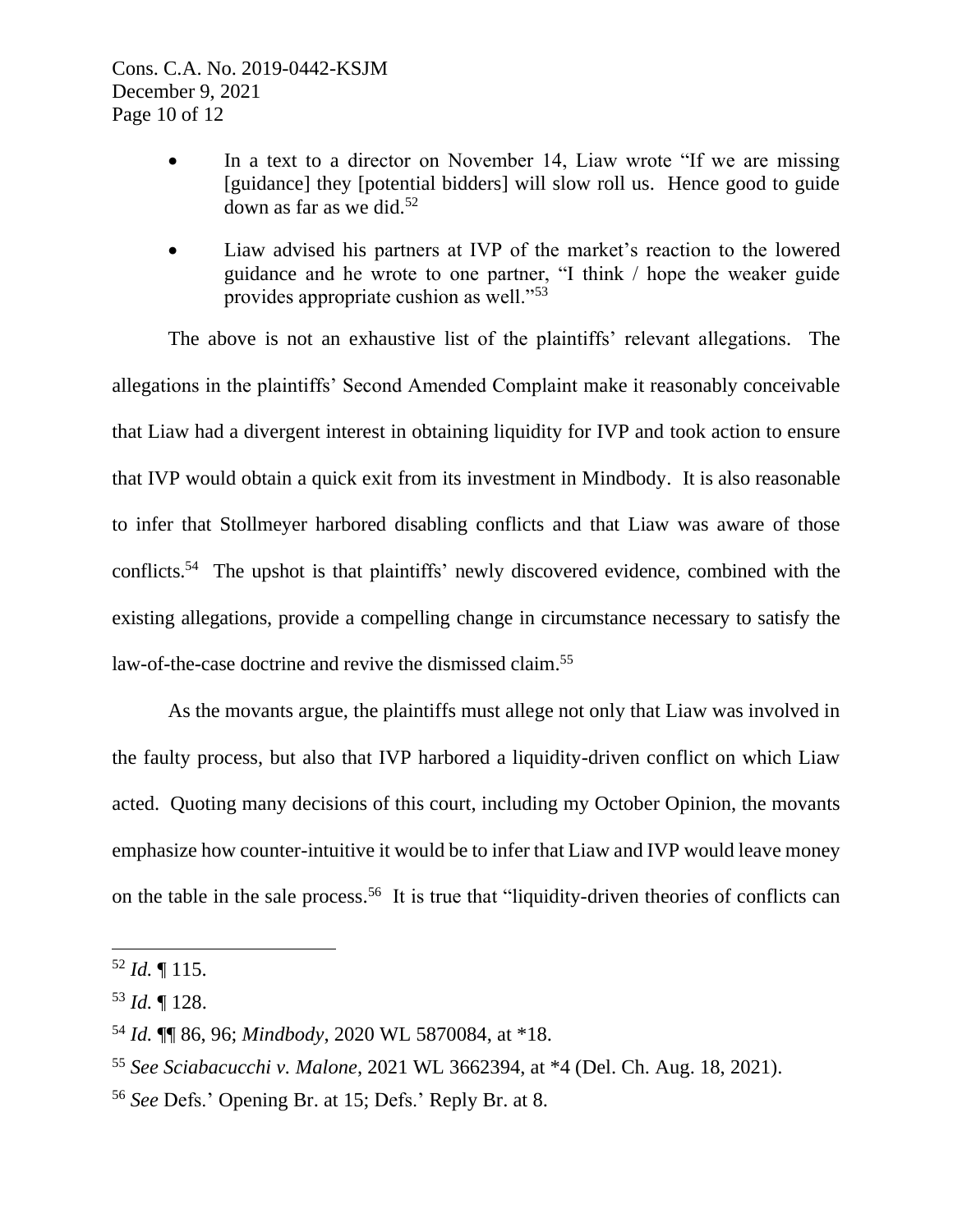Cons. C.A. No. 2019-0442-KSJM December 9, 2021 Page 11 of 12

be difficult to plead."<sup>57</sup> It is also true that "Delaware courts have been reluctant to find that a liquidity-based conflict rises to the level of a disabling conflict of interest when a large blockholder receives pro rata consideration."<sup>58</sup> Yet, in this case, the factual allegations listed above concerning Liaw's actions to secure a quick exit make it reasonably conceivable that IVP valued immediacy above value-maximization. In short, the plaintiffs have once again alleged facts that fit the very rare fact pattern of a liquidity-driven conflict.

To state a claim for aiding and abetting against IVP, the plaintiffs must allege that IVP knowingly participated in Liaw's breach of fiduciary duty.<sup>59</sup> In briefing, IVP argued for dismissal of the aiding and abetting claim based on the lack of a predicate breach by Liaw.<sup>60</sup> They did not contest the issue of knowing participation, and they waived the issue by not briefing it.<sup>61</sup> Having already found that it is reasonably conceivable that Liaw breached his fiduciary duty, IVP's sole argument for dismissal fails.

<sup>57</sup> *Mindbody*, 2020 WL 5870084, at \*18.

<sup>58</sup> *Presidio*, 251 A.3d at 256 (cleaned up) (citing *Larkin v. Shah*, 2016 WL 4485447, at \*16 (Del. Ch. Aug. 25, 2016)).

<sup>59</sup> *In re Santa Fe Pac. Corp. S'holder Litig.*, 669 A.2d 59, 72 (Del. 1995) ("A claim for aiding and abetting requires the following three elements: (1) the existence of a fiduciary relationship, (2) a breach of the fiduciary's duty, and (3) a knowing participation in that breach by [the non-fiduciary]."); *In re Rural Metro S'holders Litig.*, 88 A.3d 54, 97 (Del. Ch. 2014), *aff'd RBC Capt. Mkts., LLC v. Jervis*, 129 A.3d 816 (Del. 2015).

<sup>60</sup> *See* Defs.' Opening Br. at 25.

<sup>61</sup> *Emerald P'rs v. Berlin*, 726 A.2d 1215, 1224 (Del. 1999) ("Issues not briefed are deemed waived.") (citing *Murphy v. State*, 632 A.2d 1150, 1152 (Del. 1993)).